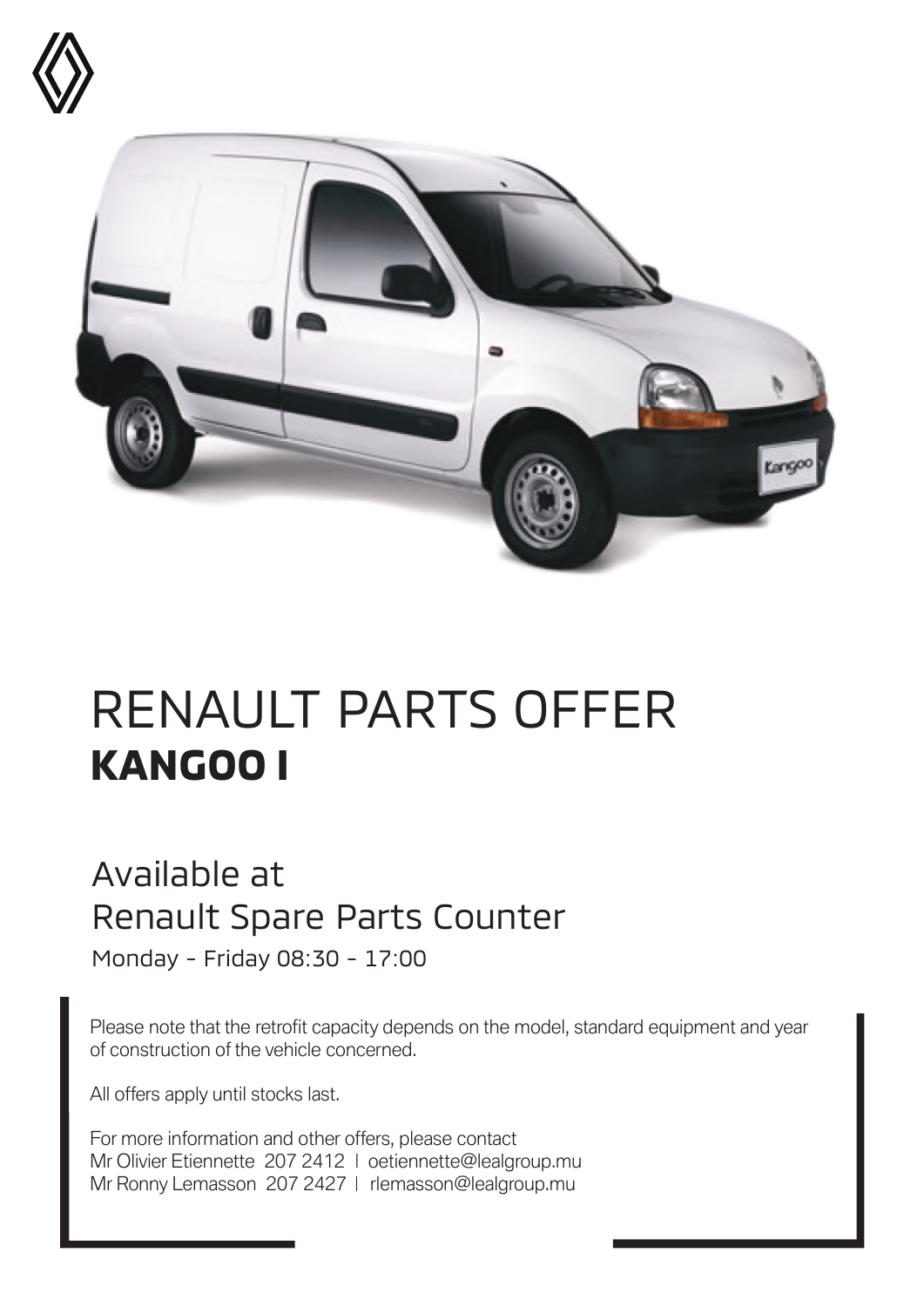

## **KANGOO I**

| Part No.   | <b>Part Description</b>        | Model                                    | Qty            | <b>Unit Normal</b><br>Price (Rs) | $\frac{0}{0}$ | <b>Unit Special</b><br>Price (Rs) |
|------------|--------------------------------|------------------------------------------|----------------|----------------------------------|---------------|-----------------------------------|
| 244382477R | <b>BRIDE FIXATION BATTERIE</b> | <b>FCOJ</b>                              | $\overline{2}$ | 448                              | 40%           | 269                               |
| 7700849461 | PLOT SUSPENSION-K,S1           | KAN-<br>GOO1                             | 1              | 493                              | 40%           | 296                               |
| 8201008780 | GALET TENDEUR X82000           | <b>KCOT</b><br>*DS19*                    | 1              | 4,925                            | 50%           | 2,463                             |
| 8200460515 | <b>ECRAN PASSAGE ROUE</b>      | <b>KCJK</b>                              | 1              | 3,234                            | 50%           | 1,617                             |
| 7703077250 | AGRAFE-TOUT MODELE             | <b>FCOJ</b>                              | 10             | 94                               | 50%           | 47                                |
| 8201464598 | COLL DISQUE MEMO               | KC0T/<br><b>FCOJ</b>                     | 4              | 6,596                            | 80%           | 1,319                             |
| 7700303751 | PATIN FIXE BUTEE               | <b>KCJK</b>                              | $\overline{2}$ | 633                              | 80%           | 127                               |
| 7700410541 | <b>FUSIBLE MAXI FUSE - 50</b>  | <b>FCOJ</b>                              | 6              | 273                              | 80%           | 55                                |
| 7700831090 | <b>CONTACTEUR PORTE</b>        | KCIK;<br><b>FCOJ</b>                     | 1              | 1,172                            | 80%           | 234                               |
| 7701208142 | PLAQUETTE FREIN-KANG           | FCOE/<br>FCOJ/<br>KC1K/<br>KC0T/<br>KC08 | 14             | 2,360                            | 80%           | 472                               |
| 8200140616 | TUYAU ENTREE RADIATEUR         | <b>FCOJ</b>                              | $\overline{2}$ | 4,549                            | 80%           | 910                               |
| 8200213042 | POMPE LAVE VITRE               | FCOJ/<br>KC0T/<br><b>KCIK</b>            | 1              | 4,259                            | 80%           | 852                               |
| 8200622835 | <b>TRANSMISSION DRT</b>        | <b>KCJK</b>                              | $\mathbf{1}$   | 21,526                           | 80%           | 4,305                             |
| 8200719981 | VIS DE ROUE                    | <b>FCOJ</b>                              | 3              | 459                              | 80%           | 92                                |
| 8200787721 | <b>BOUGIE PRECHAUFFAGE</b>     | KAN-<br>GOO1                             | 8              | 961                              | 80%           | 192                               |
| 8200846156 | <b>COURROIE STRIEE</b>         | <b>FCOJ</b>                              | $\mathbf{1}$   | 795                              | 80%           | 159                               |
| 8200694036 | CABLE COMMANDE EMBRAYAGE       | FCOJ/<br><b>KCOT</b>                     | 1              | 5,323                            | 80%           | 1,065                             |
| 7700100558 | <b>BOUGIE PRECHAUFA</b>        | <b>FCOE</b>                              | 24             | 718                              | 80%           | 144                               |
| 7701044101 | <b>CART FILTRE AIR</b>         | <b>FCOE</b>                              | 12             | 700                              | 80%           | 140                               |
| 7701471866 | <b>KIT DISTRIBUTION</b>        | FCOE/<br><b>FCOJ</b>                     | 4              | 4,157                            | 80%           | 831                               |
| 7711172298 | <b>BALAIS ARR.X77010439</b>    | FCOJ/<br>KC1K/<br><b>KCOT</b>            | 10             | 463                              | 80%           | 93                                |
| 8200674368 | <b>BOITIER SORTIE EAU</b>      | <b>FCOJ</b>                              | $\mathbf{1}$   | 4,057                            | 80%           | 811                               |
| 7701205779 | ROULEMENT ROUE AV              | <b>FCOJ</b>                              | $\mathbf{11}$  | 3,228                            | 80%           | 646                               |

Price is per unit and includes VAT.

**Renault Spare Parts Counter**  Monday - Friday 08:30 - 17:00 | **Tel: 207 2412 / 207 2427**